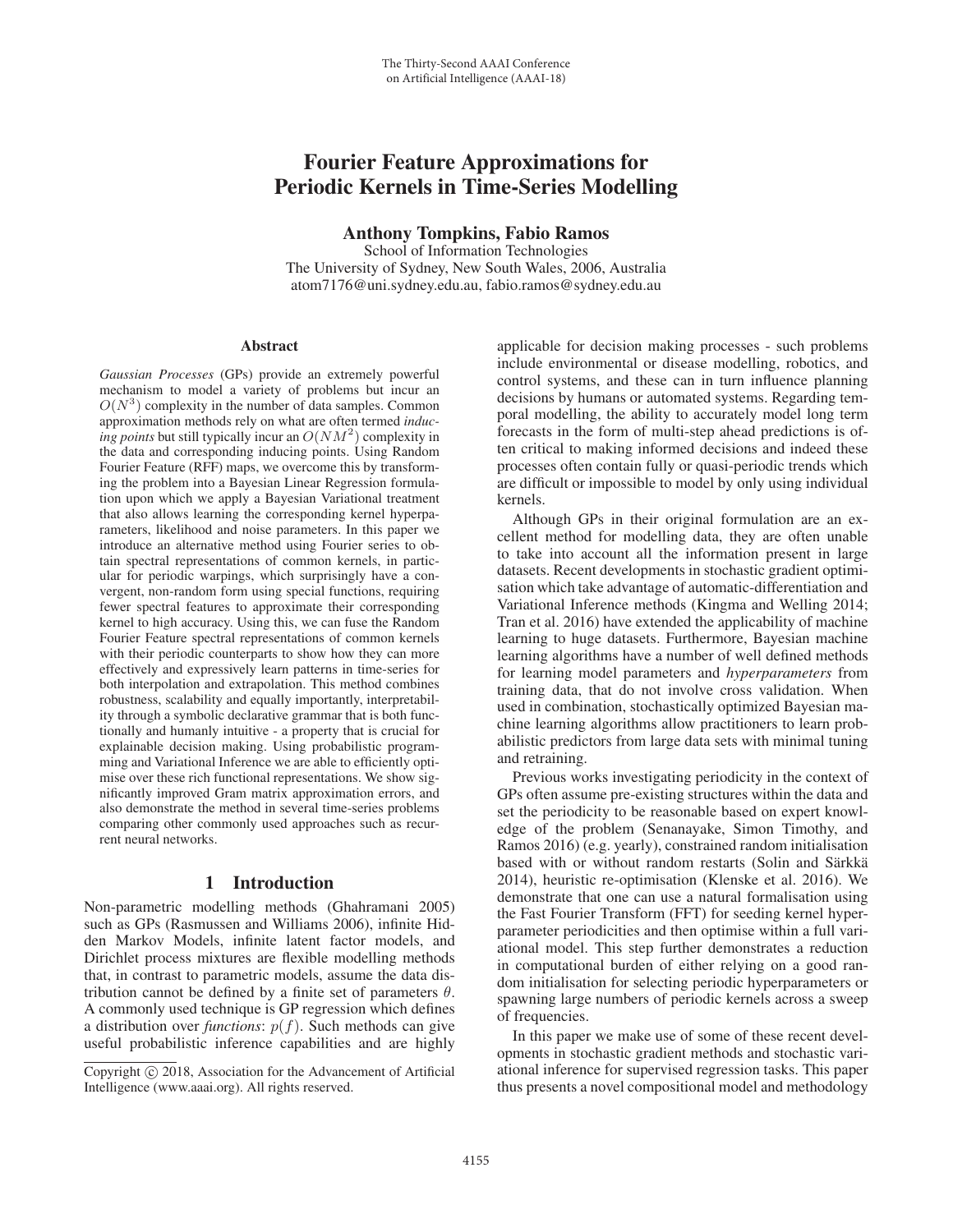for capturing short and long term temporal trends in signals. Our presented contributions (i) show that GPs are indeed scalable to large datasets in their dual form, (ii) demonstrate the general methodology for deriving convergent Fourier Series Features (FSF) representations of periodic analogues of stationary kernels, as well as empirically evaluate their Gram matrix reconstruction error, (iii) show FSF may be integrated into compositional kernel learning, (iv) show how FSF can be formulated in a Bayesian Linear Regression model with variational inference using stochastic marginalisation over standard length-scale hyperparameters as well as periodic ones, and (v) demonstrate Fourier Series Features in a compositional feature-space framework and evaluate their predictive performance on four real world time-series datasets.

#### 2 Preliminaries

Kernel methods (Schölkopf and Smola 2002) are perhaps one of the most widespread examples of non-parametric modelling methods in which  $\kappa : \mathcal{X} \times \mathcal{X} \to \mathbb{R}$  is some kernel on an input domain  $\mathcal{X} \subset \mathbb{R}^D$ . This kernel k may correspond to an embedding in a high-dimensional Hilbert space  $H$  through a feature map  $\Phi : \mathcal{X} \to \mathcal{H}$  via an inner product between points from the feature map with  $\kappa(\mathbf{x}, \mathbf{x}') =$ <br>  $\langle \Phi(\mathbf{x}) \Phi(\mathbf{x}') \rangle_{\mathcal{U}}$  $\langle \Phi(\mathbf{x}), \Phi(\mathbf{x}') \rangle_{\mathcal{H}}.$  GP regression

GP regression is a method of learning some probability distribution over functions  $f(\mathbf{x}_*)$  given inputs  $\mathbf{x} \in \mathbb{R}^D$ given training data  $\mathcal{D} = {\mathbf{X}_n, y_n}$  where  $n = 1, 2, ..., N$ .<br>The model  $f \sim \mathcal{GP}(0, k(\mathbf{x}, \mathbf{x}', \theta))$  is a collection of Gaus-The model  $f \sim GP(0, k(\mathbf{x}, \mathbf{x}'; \theta))$  is a collection of Gaus-<br>sian random process priors with Gaussian poise:  $u_{\theta} =$ sian random process priors with Gaussian noise:  $y_n$  =  $f(\mathbf{x}_n) + \varepsilon_n$  where  $\varepsilon \sim \mathcal{N}(0, \sigma^2)$ . This gives the predictive form  $p(f(\mathbf{x}_{*})|\mathbf{x}_{*}, \mathcal{D}) = \mathcal{N}(\mathbb{E}[f(\mathbf{x}_{*})], \mathbb{V}[f(\mathbf{x}_{*})])$  which has a closed form solution for the mean  $\mathbb{E}[f(\mathbf{x}_*)] = \kappa_x^T (K + \sigma^2 I)^{-1} u$  and variance  $\mathbb{V}[f(\mathbf{x}_+)] = \kappa(\mathbf{x}_+ \cdot \mathbf{x}_+) - \kappa_t^T (K + \sigma^2 I)^{-1} u$  $\sigma^2 I$ )<sup>-1</sup>y and variance  $V[f(\mathbf{x}_*)] = \kappa(\mathbf{x}_*, \mathbf{x}_*) - \kappa^T$  ( $K + \sigma^2 I$ )<sup>-1</sup> $\kappa$ , where  $\mathbf{K}_{ii} = \kappa(\mathbf{x}_i, \mathbf{x}_i)$  is the Gram matrix of  $\sigma^2 I$ )<sup>-1</sup> $\kappa_*$  where  $\mathbf{K}_{ij} = \kappa(\mathbf{x}_i, \mathbf{x}_j)$  is the Gram matrix of the kernel function,  $k_{\ast}$  is an N-dimensional vector with the  $i^{th}$  entry being  $\kappa(\mathbf{x}_*, \mathbf{x}_i)$  and y a vector of the N observa-<br>tions. Typically this solution involves an  $O(N^3)$  complexity tions. Typically this solution involves an  $O(N^3)$  complexity arising from an  $N \times N$  matrix inversion which significantly hinders scalability to massive datasets.

There have been several past works investigating long term trends in temporal problems: (Ghassemi and Deisenroth 2014; Senanayake, Simon Timothy, and Ramos 2016; Solin and Särkkä 2014; Roberts et al. 2013).

#### 2.1 Random Fourier Features

The work by (Rahimi and Recht 2007), broadly termed *Random Fourier Features*, motivates using a randomized lowerdimensional feature mapping that allow scalability. Additionally, there exist various works that focus on either additionally learning or alternatively representing these spectral fequencies such as FastFood (Le, Sarlós, and Smola 2013), A la Carte (Yang et al. 2015) and Quasi-Monte Carlo feature maps (Avron et al. 2016) and in fact these extensions may be directly applied within our presented framework. RFF constructions involve approximating the feature map  $\hat{\Phi}: \mathcal{X} \to \mathbb{C}^C$  where  $\mathbb{C}^C$  is the space of C-dimensional complex numbers. This gives the definition of the approximate feature map

$$
\kappa(\mathbf{x}, \mathbf{x}') \approx \langle \hat{\Phi}(\mathbf{x}), \Phi(\mathbf{x}') \rangle_{\mathbb{C}^C}.
$$
 (1)

The key result from (Rahimi and Recht 2007) from which Fourier Features can reconstruct positive definite kernels is summarised below following Theorem 1:

Theorem 1 *(Bochner 1933) A complex-valued function* <sup>g</sup> :  $\mathbb{R}^D \to \mathbb{C}$  *is positive definite if and only if it is the Fourier Transform of a finite non-negative Borel measure* μ *on* R<sup>D</sup>*:*

$$
g(\mathbf{x}) = \hat{\mu}(\mathbf{x}) = \int_{\mathbb{R}^D} e^{-i\mathbf{x}^T \boldsymbol{\omega}} d\mu(\boldsymbol{\omega}), \quad \forall \mathbf{x} \in \mathbb{R}^D \qquad (2)
$$

Without loss of generality assuming the measure  $\mu$  has an associated probability density function  $p$ , we have

$$
\kappa(\mathbf{x}, \mathbf{x}') = g(\mathbf{x} - \mathbf{x}') = \int_{\mathbb{R}^D} e^{-i(\mathbf{x} - \mathbf{x}')^T \boldsymbol{\omega}} p(\omega) d\boldsymbol{\omega}.
$$
 (3)

allowing a shift-invariant kernel to be approximated as

$$
\kappa(\mathbf{x}, \mathbf{x}') = \int_{\mathbb{R}^D} e^{-i(\mathbf{x} - \mathbf{x}')^T \omega} p(\omega) d\omega
$$

$$
\approx \frac{1}{C} \sum_{c=1}^C e^{-i(\mathbf{x} - \mathbf{x}')^T \omega_c}
$$

$$
= \langle \hat{\Phi}(\mathbf{x}), \hat{\Phi}(\mathbf{x}') \rangle_{\mathbb{C}^C}, \tag{4}
$$

yielding the kernel approximation of  $\kappa(\mathbf{x}, \mathbf{x}')$  as:

$$
\kappa(\mathbf{x}, \mathbf{x}') \approx \frac{1}{C} \sum_{c=1}^{C} \left[ \cos(\omega_c^T(\mathbf{x} - \mathbf{x}')) \right]. \tag{5}
$$

where  $C$  is the number of spectral samples from the density p. This is in fact a *Monte Carlo* (MC) approximation to the integral. Through the standard trigonometric identity  $\cos(u - v) = \cos(u)\cos(v) + \sin(u)\sin(v)$  we arrive at the 2C-dimensional mapping  $\Phi : \mathcal{X} \to \mathbb{R}^{2C}$  the final representation:

$$
\hat{\Phi}(\mathbf{x}) = \frac{1}{\sqrt{C}} \Big[ \cos(\mathbf{x}^T \omega_1), \dots, \cos(\mathbf{x}^T \omega_C),
$$

$$
\sin(\mathbf{x}^T \omega_1), \dots, \sin(\mathbf{x}^T \omega_C) \Big].
$$
 (6)

#### 2.2 Kernel Compositions

While standard kernels such as the Squared Exponential (SE) provide suitable expressiblity for modelling many problems, alone, they are incapable of identifying and containing more realistic complexities present within timeseries. While there exists Multiple Kernel Learning for GPs, this is largely concerned with a weighted sum of standard kernels. More recently, a promising body of work termed Compositional Kernel Learning (CKL) and Structure Discovery has appeared in the Automatic Machine Learning (AutoML) literature (Klenske et al. 2016; Duvenaud et al. 2013). While these methods use the full kernel, we present a scalable method in the dual space using Fourier decompositions in terms of basis functions. One of the most useful features of CKL is interpretability by humans in which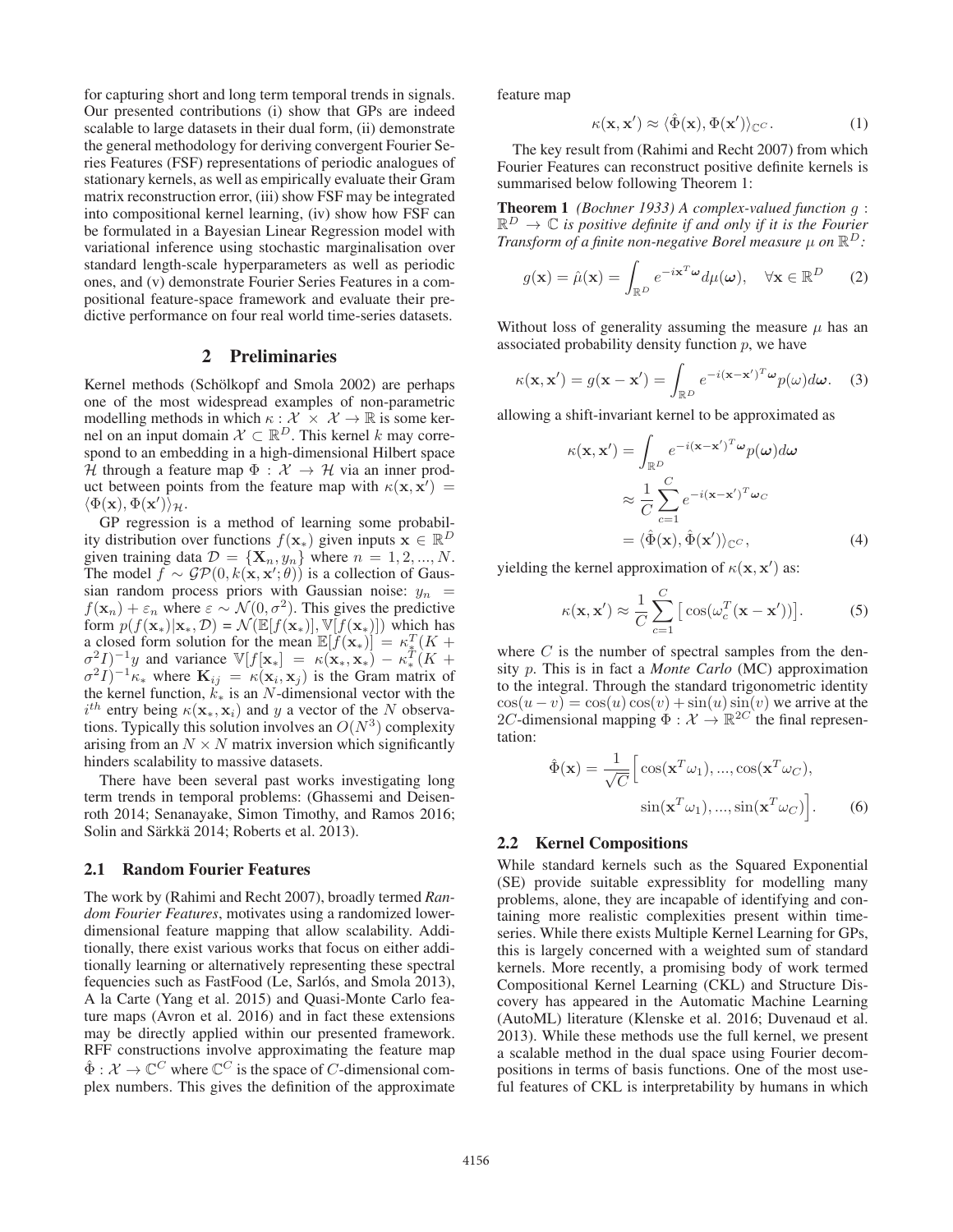each kernel and their compositions have an intuitive realworld interpretation; and indeed recent work by (Schulz et al. 2016) demonstrates parallels between human thought processes and favourable interpretation by humans with compositional kernel rather than functionally similar noncompositional alternatives.

Multiple Kernel Learning methods (Gönen and Alpaydın 2011), also termed Kernel Compositions, have appeared in the kernel and in particular GP literature in recent years. Originally focusing on standard kernels and weighted sums but expanding towards more complex compositions, they provide a potentially more expressive way of modelling. In the last few years there has been a surge of work delving into such compositions and we are inspired by these works as a motivation for attempting to make them even more scalable through recent advancements in variational inferences and spectral methods for kernels. Indeed our system easily lends itself to automatic probabilistic search over the symbolic compositions through methods in the kernel search literature such as in Automatic Bayesian Covariance Discovery (ABCD) (Lloyd et al. 2014), and Bayesian Optimisation over Models (Malkomes, Schaff, and Garnett 2016; Rainforth et al. 2016).

#### 3 Fourier Features for Periodic Kernels

In most applications regarding GPs one encounters the Squared Exponential (SE) (MacKay 1998) kernel most often. For demonstration we explore the SE, however in our implementation we draw from a variety of kernels including the SE, Matèrn  $1/2$ , Matèrn  $3/2$ . Following (MacKay 1998) and using the warping  $\mathbf{u}(t) = [\sin(t), \cos(t)]^T$  one can construct an isotropic stationary periodic kernel within an existing non-periodic stationary kernel. First consider the general distance metric appearing in many stationary kernels:

$$
\|\mathbf{u}(t) - \mathbf{u}(t')\|^2
$$
  
=  $(\sin(t) - \sin(t'))^2 + (\cos(t) - \cos(t'))^2$   
=  $4\sin^2(\frac{t - t'}{2}) = 2(1 - \cos(\tau)),$  (7)

where  $\tau = t - t'$ . The SE kernel defined as:

$$
\kappa_{SE}(\mathbf{x} - \mathbf{x}') = \exp\left(-\frac{\|\mathbf{x} - \mathbf{x}'\|^2}{2l^2}\right).
$$
 (8)

which has hyperparameter length-scale  $l$  and corresponding spectral density  $\omega \sim \mathcal{N}(\mathbf{0}, l^{-1} \mathbf{I}_C)$ .

Following the definition of (8) it is possible to construct a warping of an input t with the function  $\mathbf{u}(t)$ . Using this formulation we can substitute (7) into (8) to obtain the standard Periodic SE kernel:

$$
\kappa_{perSE}(t, t') = \kappa_{perSE}(\tau) = \exp\left(-\frac{\cos(w_0 \tau) - 1}{l^2}\right).
$$
\n(9)

Following a process analogous to deriving Random Fourier Features for standard stationary kernels, we demonstrate an alternative method for arriving at the periodic kernel and show a direct link to the Taylor series expansion from (Solin and Särkkä 2014) while also formalising it within the Fourier Features framework.

To begin, note that  $\kappa_{persE}$  is both periodic and symmetric over  $\tau$ . Due to periodicity we can represent the kernel as a Fourier Series over the interval  $[-L, L]$  where L is the half period and fundamental frequency  $\omega_0 = \frac{\pi}{L}$ . We first state the Fourier Series representation of some time-domain function Fourier Series representation of some time-domain function:

$$
f(t) \approx F_k[f(t)] = \sum_{k=-\infty}^{\infty} \mathbf{c}_k e^{ik\omega_0 t}, \quad (10)
$$

with coefficients

$$
\mathbf{c}_0 = \frac{1}{2L} \int_{-L}^{L} f(t)dt,
$$
\n(11)

$$
\mathbf{c}_k = \frac{1}{2L} \int_{-L}^{L} f(t) e^{-ik\omega_0 t} dt, \quad \forall k \in \mathbb{N}^+. \tag{12}
$$

For even functions, such as stationary periodic kernels, the the Fourier Series only exists at integer multiples of the fundamental periodic frequency  $\omega = k\omega_0$  where  $k \in \mathbb{N}^+$  and exists only in terms of the cosine-only series from (10). We then evaluate the integral to find the  $\vec{k}^{th}$  coefficient  $\vec{c}_k$ :

$$
\mathbf{c}_{k} = \frac{1}{2L} \int_{-L}^{L} e^{l^{-2}(\cos(\omega_{0}\tau) - 1)} e^{-ik\omega_{0}\tau} d\tau
$$

$$
= \frac{e^{-l^{-2}}}{2L} \int_{-L}^{L} e^{l^{-2}(\cos(\omega_{0}\tau))} \cos(k\omega_{0}\tau) d\tau
$$

$$
= \frac{2\pi I_{k}(l^{-2})}{e^{l^{-2}}}, \qquad (13)
$$

where we have used the substitution  $\omega_0 = \frac{\pi}{L}$ ,  $L = \pi$ , and  $L(z)$  is the Modified Bessel function of the first and  $I_n(z)$  is the Modified Bessel function of the first kind of integer order  $n$  and argument  $z$ . The solution is found after noting the special function identity  $I_n(z)$  =  $\frac{1}{\pi} \int_0^{\pi} e^{z \cos(\theta)} \cos(n\theta) d\theta$  (Abramowitz and Stegun 1972)<br>which allows one to collapse the oscillatory integral into a convergent form.

We now have an approximate representation of the kernel as an infinite Fourier series  $\kappa(\tau) \approx F_k[\kappa(\tau)]$ :

$$
\kappa_{persE}(\tau) \approx F_k[\kappa(\tau)]
$$
  
= 
$$
\sum_{k=-\infty}^{\infty} \frac{I_k(l^{-2})}{\exp(l^{-2})} \cos(k\omega_0 \tau).
$$
 (14)

This can thus be decomposed into a truncated sum  $k =$  $\pm 1, \pm 2, \ldots \pm K$  which admits a decomposable form in the same way as standard Random Fourier Features from (5) into (6). Thus we have a "convergent" Fourier Feature representation in the sense that there is no randomness in the frequency domain but instead an exponentially converging series.

This leads to the corresponding Fourier Series Features

$$
\hat{\Phi}(\mathbf{x}) = \left[ q_k \cos(\mathbf{x}^T k \omega_0), ..., q_K \cos(\mathbf{x}^T K \omega_0), \right. \n q_k \sin(\mathbf{x}^T k \omega_0), ..., q_K \sin(\mathbf{x}^T K \omega_0) \right], \quad (15)
$$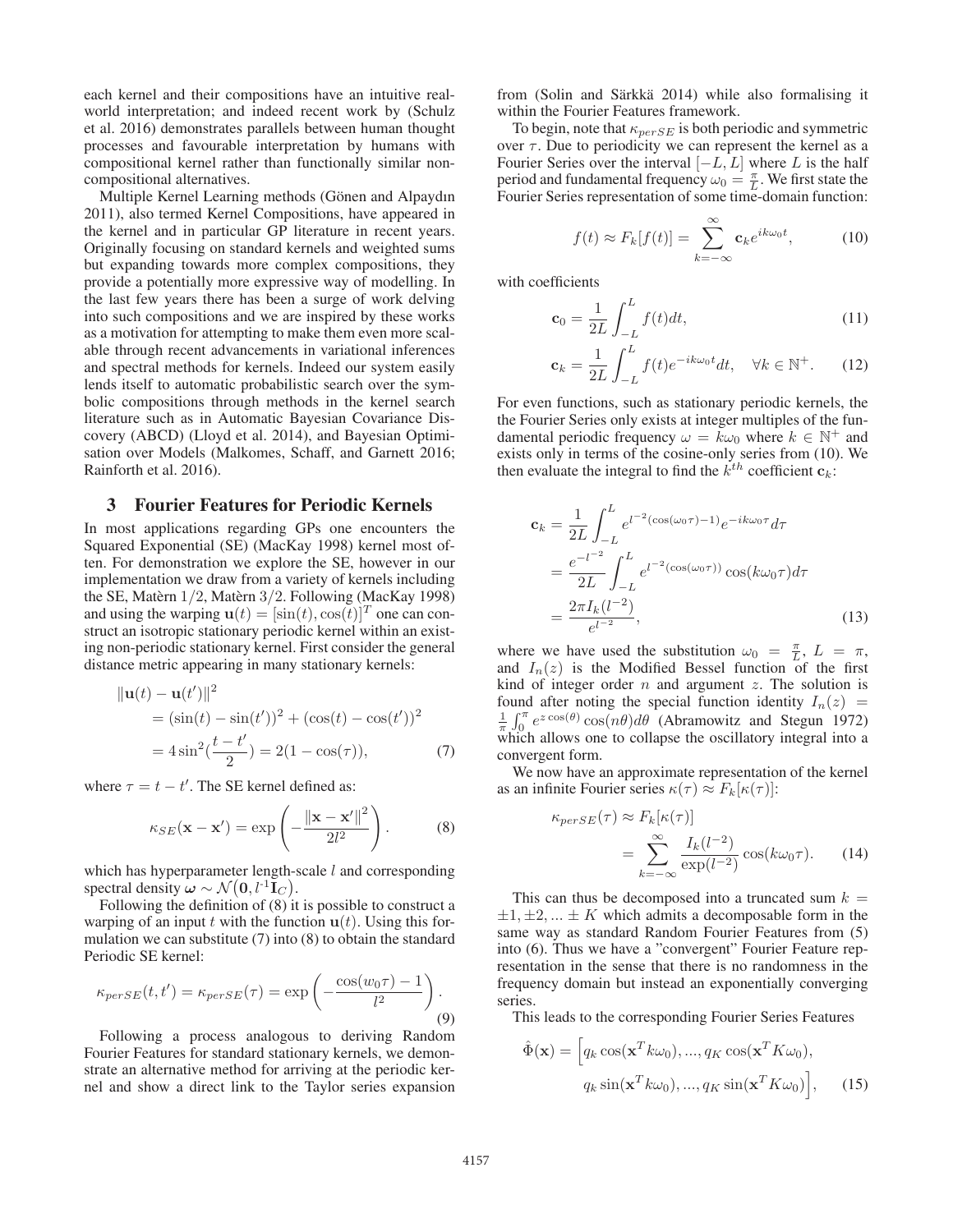

Figure 1: Gram matrix approximation errors for Fourier Series Features (FSF), periodically warped Random Fourier Features (RFF+W) and Quasi-Monte Carlo Fourier Features with Halton sequence (QMCHal+W), as a function of length-scale l and total features 2C. The rightmost plot depicts comparative slices from the preceding heatmaps. Normalized Frobenius error calculated from  $\frac{\|\tilde{\mathbf{K}} - \mathbf{K}\|_F}{\|\mathbf{K}\|_F}$  where  $\tilde{\mathbf{K}}$  and  $\mathbf{K}$  are respectively the approximate and full Gram matrices. Note we have omitted the heatmap for QMCHal+W due to space.

where

$$
q_k^2 = \begin{cases} \frac{I_k(l^{-2})}{(l^{-2})} & \text{if } k = 0, \\ \frac{2I_k(l^{-2})}{(l^{-2})} & \text{if } k = 1, 2, ..., K. \end{cases}
$$

This method of constructing a periodic kernel is notable as it demonstrates that periodically warped representations of stationary kernels permit an integral convergence in terms of truncated series of special functions by removing any randomness that was required by the MC sampling for the original stationary kernel. The general process is similarly applicable to periodically warping other isotropic stationary kernels.

Extending the analysis, we note a contrast with (Solin and Särkkä 2014) which approaches the problem with a Taylor series expansion, which is only *locally* convergent. By instead using a Fourier series expansion we benefit from *global* convergence. Following (Stein and Shakarchi 2011), let  $S_N(f)(x) = \sum_{N=1}^{N} \hat{f}(n)e^{2\pi inx/L}$  be the  $N^{th}$  partial sum of the Fourier series of f for a positive integer N. Thus of the Fourier series of  $f$ , for a positive integer N. Thus we have from the theorem of mean square convergence in (Stein and Shakarchi 2011), the given Lemma 1.2: *If f is integrable on the circle with Fourier coefficients*  $a_n$ *, then*  $||f - S_N(f)|| \le ||f - \sum_{|n| \le N} c_n e_n ||$  for any complex num*ber*  $c_n$ *.* 

## 3.1 Quality of Kernel Approximation

The clearest way to demonstrate the quality of the kernel approximation is by measuring against the full Gram matrix **K** generated by the analytic solution of the kernel. We show the error between  $K$  and the approximated Gram matrix  $\tilde{K}$ with  $\mathbf{K}_{ij} = \hat{\kappa}(x_i, x_j)$ . Figure 1 demonstrates the normalized Frobenius norm for the approximated kernel against the full SE kernel across multiple length-scales and total number of components. We used  $N = 2000$  random values drawn uniformly on the interval [−2, 2] with kernel periodicity  $T = 2$ , noting the result is representative over larger ranges and higher samples. It is clear that both periodically warped RFFs and state of the art performant lowdiscrepancy Halton QMC Features (Avron et al. 2016), even with  $D = 1$ , require significantly more random samples to achieve a similar approximating error norm.

#### 4 Feature Space Compositions

Formulating the periodic feature as (15) permits the kernel to be naturally consolidated into a Compositional Fourier Feature (CFF) architecture allowing one to easily express periodic compositions alongside standard RFF kernel approximations.

The feature space operations *sum* and *cartesian product* are the applicable kernel compositions for our regression framework. In operator notation these are as defined as follows:

$$
(\kappa_1 + \kappa_2)(\mathbf{x}, \mathbf{x}') = \kappa_1(\mathbf{x}, \mathbf{x}') + \kappa_2(\mathbf{x}, \mathbf{x}')
$$
  
=  $[\hat{\Phi}_1(\mathbf{x})\hat{\Phi}_2(\mathbf{x})][\hat{\Phi}_1(\mathbf{x}')\hat{\Phi}_2(\mathbf{x}')]^T$ , (16)

defines the sum or concatenation of the feature maps (6) and,

$$
(\kappa_1 \times \kappa_2)(\mathbf{x}, \mathbf{x}') = \kappa_1(\mathbf{x}, \mathbf{x}') \times \kappa_2(\mathbf{x}, \mathbf{x}')
$$

$$
= \sum_{i}^{n,m} \hat{\Phi}_{1,2}^{(i)}(\mathbf{x}) \hat{\Phi}_{1,2}^{(i)}(\mathbf{x}'). \tag{17}
$$

defines the feature space product of the feature maps (6), where  $\hat{\Phi}_{1,2}(\mathbf{x}) = \hat{\Phi}_1 \times \hat{\Phi}_2$  is the Cartesian product. Using compositional Fourier Features, depending on the composition, our data is transformed into a compositional feature map with resulting dimensionality  $\mathscr{C} \colon \mathbf{\hat{\Phi}}(\mathbf{x}) \in \mathbb{R}^{N \times \mathscr{C}}$ . For instance, it is possible to create the compositional structure as an interpretable string literal:  $composition =$ " $(LINEAR + SE) \times PER_1$ " which provides an abstract modelling structure which is crucial for human interpretability. By using a custom LALR(1) (DeRemer 1971) grammar, these compositional operations upon the feature space are automatically created and executed at runtime by generating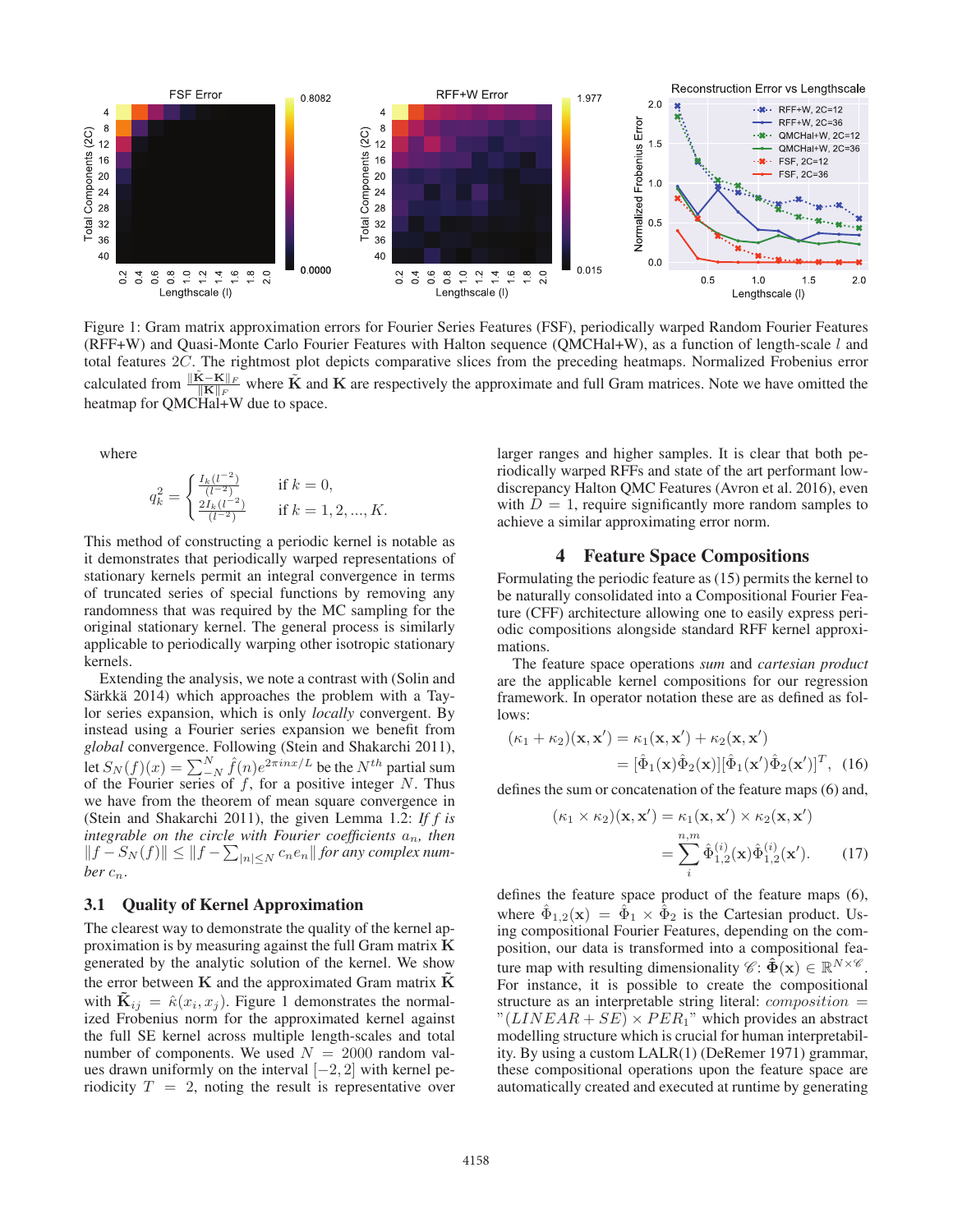

Figure 2: Models learned with constant, misspecified periodic hyperparameter (left), and constant with FFT (right).



Figure 3: The effect of kernel compositions using Linear, SE, Periodic SE. Training data is marked green, truth with red, and prediction with blue over seen and unseen timestamps. The top row depicts two separately learned models using just a Linear and Periodic kernel. These are able to individually model the data however can only capture a limited structure. Similarly, the SE at the bottom left can approximately model previously seen time-series data, however when extrapolating, diverges because time is a continuously increasing variable. The bottom right consists of a more elaborate composition which shows how one can capture far more information and then extrapolate more accurately using compositions.

a parse tree and evaluating each operator node. Figure 3 depicts Fourier Series Features alongside conventional features to demonstrate the additional expressiveness that compositions allow.

## 5 Variational Bayesian Linear Regression for Fourier Features

One of the primary advantages of using Fourier Feature approximation is it allows us to estimate a function in the RKHS as a linear function in the dual space of  $\hat{\Phi}(\mathbf{x})$  instead of the primal space of  $\kappa(\cdot, \cdot)$  which is typically restricted by large matrix inversions. We thus utilise Bayesian Linear Regression (Murphy 2012) and factorise over latent variables



Figure 4: Comparison between our method and GRUs for long term forecasting.

including the linear model's weights **w**, intercept b and approximating kernel hyperparameters.

## 5.1 Variational Inference

Variational Inference (VI) (Blei, Kucukelbir, and McAuliffe 2017) is a term that describes methodologies for determining probabilistic posterior inference through tractable optimisation. Fundamentally, it consists of two parts: 1. Assume an approximating distribution  $q(\mathbf{z}; \lambda)$  over latent variables, and 2. Optimise over the parameters  $\lambda$  to bring the variational distribution  $q(\mathbf{z}; \lambda)$  closer to the true posterior  $p(\mathbf{z}|\mathbf{x})$ . Thus the posterior is approximated through minimizing some divergence measure:

$$
\lambda^* = \underset{\lambda}{\text{argmin}} \ Div(p(\mathbf{z}|\mathbf{x}), q(\mathbf{z}; \lambda)). \tag{18}
$$

Typically the posterior is intractable and so VI aims to learn the approximate generating model instead. One of the ways to minimize divergence is by using the Kullback-Leibler (KL) from  $q(\mathbf{z}; \lambda)$  to  $p(\mathbf{z} | \mathbf{x})$ ,

$$
\lambda^* = \arg\min_{\lambda} \text{KL}(q(\mathbf{z}; \lambda) \parallel p(\mathbf{z} \mid \mathbf{x}))
$$
 (19)

$$
= \arg\min_{\lambda} \mathbb{E}_{q(\mathbf{z};\lambda)} \big[ \log q(\mathbf{z};\lambda) - \log p(\mathbf{z} \mid \mathbf{x}) \big]. \quad (20)
$$

The form of the problem in (20) depends on the posterior and is therefore intractable, however one can instead take advantage of the property

$$
\log p(\mathbf{x}) = \text{KL}(q(\mathbf{z}; \lambda) \parallel p(\mathbf{z} \mid \mathbf{x})) + \mathbb{E}_{q(\mathbf{z}; \lambda)} [\log p(\mathbf{x}, \mathbf{z}) - \log q(\mathbf{z}; \lambda)],
$$
  
where the left hand side is the logarithm of the marginal

likelihood and  $p(\mathbf{x}) = \int p(\mathbf{x}, \mathbf{z}) d\mathbf{z}$  is termed the model evidence.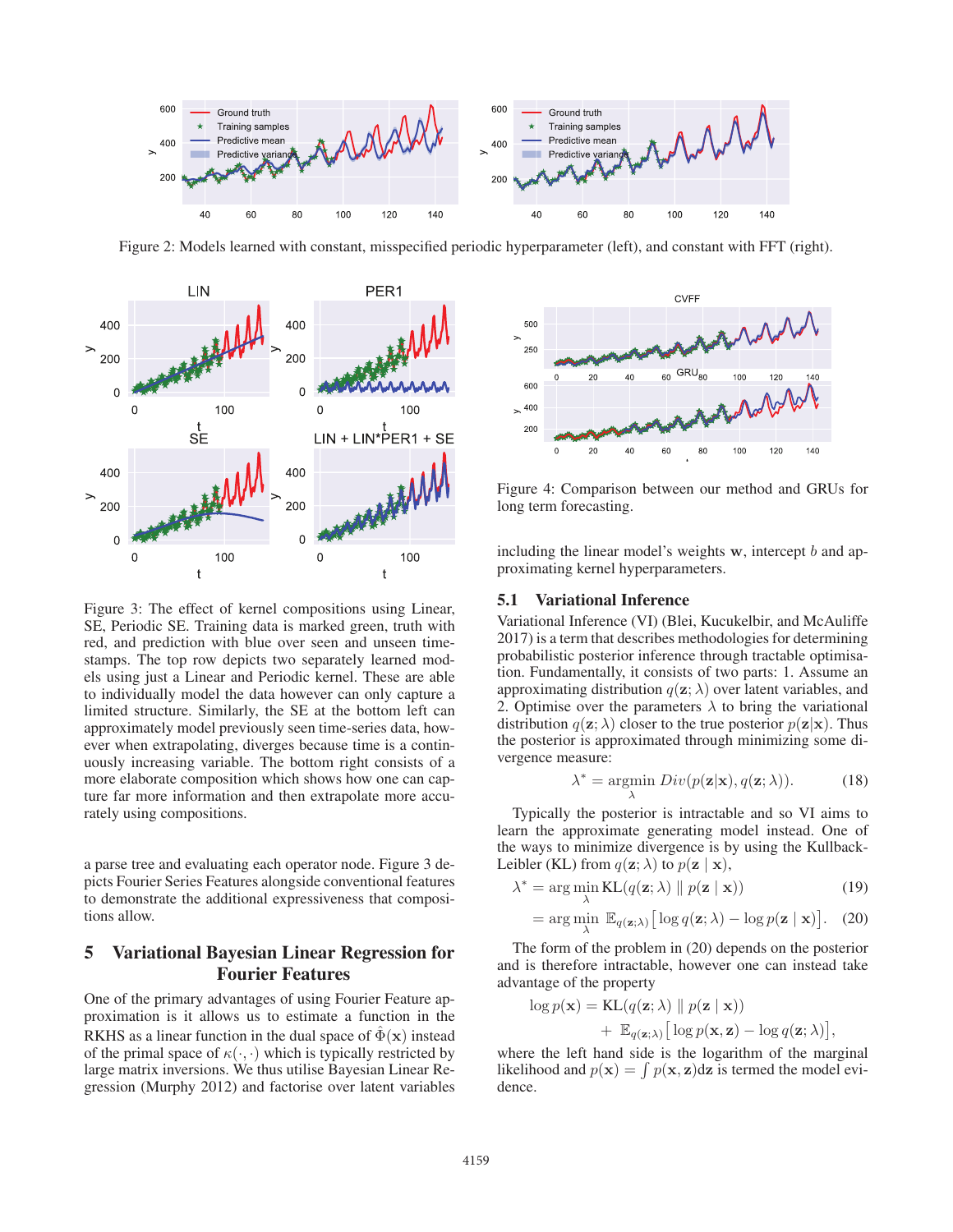This evidence is a constant relative to the variational parameters  $\lambda$ , allowing one to minimize KL $(q||p)$  by maximizing the *Evidence Lower Bound* (ELBO),

$$
ELBO(\lambda) = \mathbb{E}_{q(\mathbf{z};\lambda)} [\log p(\mathbf{x}, \mathbf{z}) - \log q(\mathbf{z};\lambda)].
$$

Both  $p(x, z)$  and  $q(z; \lambda)$  are tractable within the ELBO d thus we have an optimisable objective: and thus we have an optimisable objective:

$$
\lambda^* = \arg\max_{\lambda} ELBO(\lambda).
$$

There are various ways to perform this optimization, however we adopt the approach from (Kingma and Welling 2014) which allows convenient reparameterisations of distributions, allowing automatic differentiation approaches to follow the variational distributions' gradients:

$$
\nabla_{\lambda} \text{ ELBO}(\lambda) =
$$
  

$$
\mathbb{E}_{q(\epsilon)} [\nabla_{\lambda} (\log p(\mathbf{x}, \mathbf{z}(\epsilon; \lambda)) - \log q(\mathbf{z}(\epsilon; \lambda); \lambda))],
$$

 $\mathbb{E}_{q(\epsilon)} [\nabla_{\lambda} (\log p(\mathbf{x}, \mathbf{z}(\epsilon; \lambda)) - \log q(\mathbf{z}(\epsilon; \lambda); \lambda))],$ <br>in which the gradient of the ELBO is an expectation over some base distribution  $q(\epsilon)$  which does not rely on the vari-<br>ational parameters ational parameters.

#### 5.2 Bayesian Linear Regression Model

We posit the model as a fully Bayesian linear regression model with Automatic Relevance Determination (ARD) prior following (Drugowitsch 2013). Our data consists of N samples each of dimensionality  $D: \mathbf{x} \in \mathbb{R}^{N \times D}$  and corresponding outputs  $y \in \mathbb{R}^N$ . With compositional dimension defined from 4 we have the model:

$$
p(\mathbf{w}) = \mathcal{N}(\mathbf{w}|\mathbf{0}, \alpha^{-1}\mathbf{I})
$$

$$
p(\mathbf{y}|\mathbf{w}, \hat{\mathbf{\Phi}}(\mathbf{x})) = \prod_{n=1}^{N} \mathcal{N}(y_n | \hat{\mathbf{\Phi}}(\mathbf{x})_n^T \mathbf{w}, \beta^{-1}).
$$
(21)

We place Gamma hyper-priors  $\alpha$  and  $\beta$  with Log-Normal variational posteriors on the likelihood and weight inverse variances respectively. Normal priors with Log-Normal variational posteriors over all standard hyperparameters *θ* are used for the approximating kernel hyperparameters which are globally termed  $\theta = [\beta, \alpha, \mathbf{w}, \mathbf{T}, \mathbf{l}]$  containing likelihood and weight precisions *β*, *α*, regression weights **w**, periodic and lengthscale hyperparameters **T**, **l** respectively. Inference is then performed within a probabilistic programming framework (Tran et al. 2017).

#### 5.3 Periodic Hyperparameter Learning

In related works there is often an ad-hoc method for choosing (as constant) or initialising (random seed) the periodic hyperparameter  $T$ . We propose it is justified and straightforward to apply the Fast Fourier Transform (FFT) (Weisstein 2004) to extract the most significant frequencies from available training data. If the goal of modelling and inference is to capture important periodicites then the FFT is the natural method to easily expose important fundamental frequencies within the time-series. Figure 5 shows these extracted periods on the Airline and Melbourne Daily Temps datasets and we demonstrate empirically in Table 2 the benefit of initialising the periodic hyperparameters with the FFT in contrast to random sampling. These values are then learned via the aforementioned system as another parameter within *θ*

# 6 Experiments

In this section we present various model evaluations first focusing on the periodic hyperparameters, performance in general, and then contrast to classical methods and recent recurrent neural networks. The datasets vary in size from 144 to 39432 samples. With the Airline dataset we train on the first 8 years and predict the last 4. For the remaining datasets we train on the first 80% of the data and test on the remaining 20%. Running times in Table 1 demonstrate how GP methods break down with larger samples while our proposed method scales tractably.

#### 6.1 Periodic Hyperparameter Evaluation

We investigate here the significance of misspecification of the periodic kernel hyperparameter, i.e. random vs FFT. We demonstrate a more suitable initialization procedure by taking the real FFT of the (training) signal and using the top  $P$ periods to seed kernel hyperparameter  $T$  before variational learning. We posit that carrying out an initial FFT is a natural method to expose the underlying data's latent periodicity. This analysis highlights how crucial it is for the correct to seed the latent periods well. Figure 2 demonstrates how an accurately seeded hyperparameter allows the model to capture periodicity in the data than blind initialisation.

While Figure 2 demonstrates it may be sufficient to approximately specify the periodicity as constant using methods like the FFT, this brings other pitfalls such as sampling artifacts. It is important to recognise the FFT will always produce sub-optimal results due to the nature of data sampling never being truly perfect and hyperparameter optimisation allows one to overcome such misspecifications.

## 6.2 Carbon Dioxide Levels

We test on the classic Mauna Loa from 1965 to more recent readings in the beginning of 2017 (Keeling et al. 2017). This dataset has been examined in great detail in the past (Rasmussen and Williams 2006; Duvenaud et al. 2013) and so provides a good baseline for validating our methodology.

#### 6.3 Airline Passengers

Consisting of 144 samples this data depicts airline passenger numbers from 1949 to 1961 (Box, Jenkins, and Reinsel 1976). The time-series here exhibits an increasing trend over time with observably constant periodicity - traits which can intuitively be expressed in a compositional grammar of kernel functions:  $LINEAR + LINEAR * (PER_1 + PER_2 +$  $PER_3) + (SE_2) * (PER_1 + PER_2 + PER_3)$ . This symbolic form expresses a broad structural belief over the signal and following humanly interpretable natural language description from (Lloyd et al. 2014) the composition may be interpreted as: "a linearly trending function, with linearly increasing periodic amplitude and locally periodic components". The CVFF regression model is able to learn this series for an accurate extrapolation while The RNN models appear to capture local patterns but are unable to learn longer term structures and degenerate quickly outside of the forecast window due to the propagation of errors over time without having access to new data.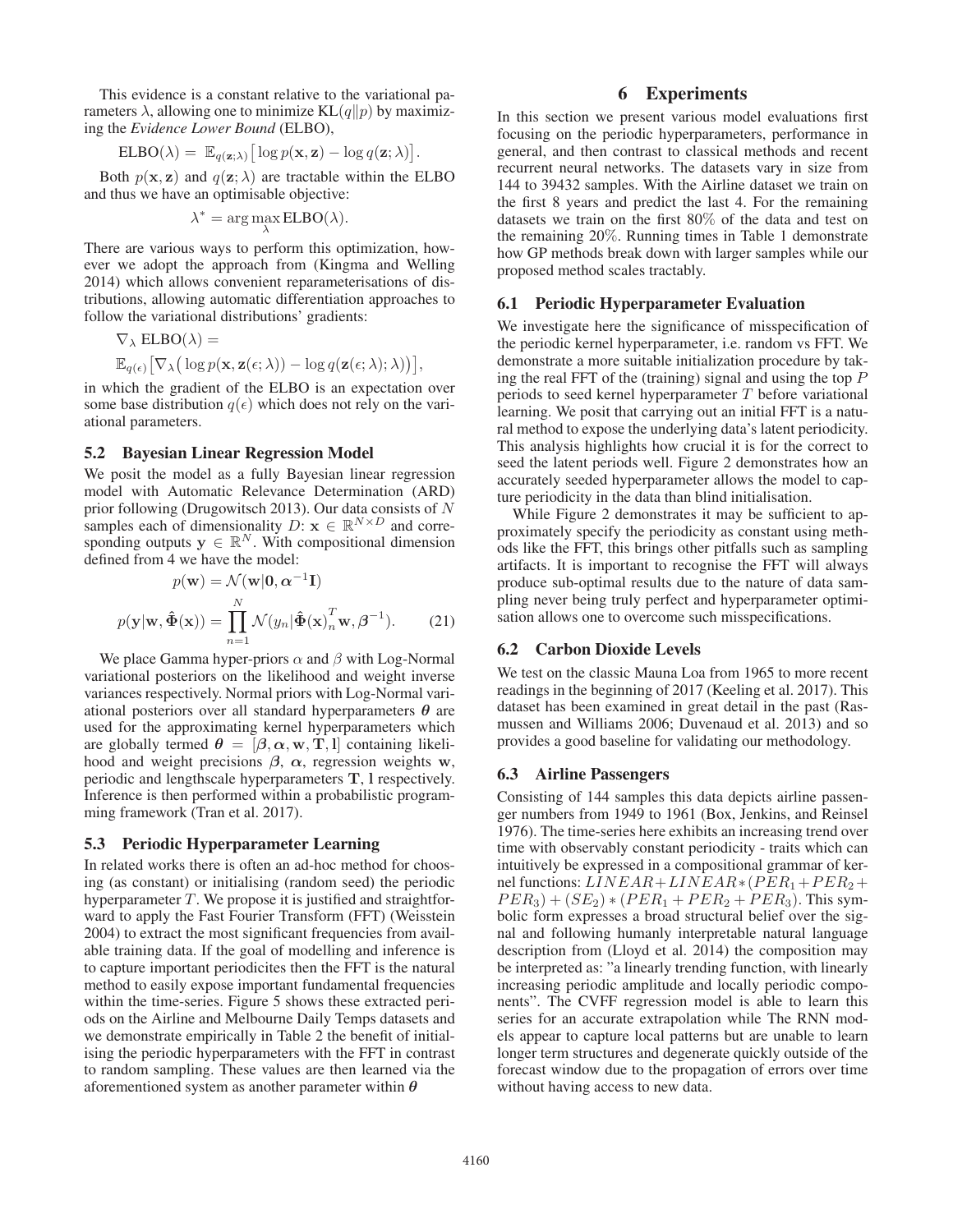

Figure 5: Time-series (left) with corresponding normalized spectrums (right) with primary periodicities by magnitude.

|                                                       | <b>RMSE</b>                                                       |                                      |                                                                            |                                      | SMSE                              |                               |                                   |                                  |                                   |                                  |
|-------------------------------------------------------|-------------------------------------------------------------------|--------------------------------------|----------------------------------------------------------------------------|--------------------------------------|-----------------------------------|-------------------------------|-----------------------------------|----------------------------------|-----------------------------------|----------------------------------|
| Dataset                                               | <b>CFGP</b>                                                       | VRFF                                 | <b>CVFF</b>                                                                | <b>LSTM</b>                          | <b>GRU</b>                        | <b>CFGP</b>                   | VRFF                              | <b>CVFF</b>                      | <b>LSTM</b>                       | <b>GRU</b>                       |
| Airline<br>CO <sub>2</sub><br>Melbourne<br>Zone Temps | $17.726$ (0m 10s)<br>$2.396$ (1m 19s)<br>$4.681(11m\,58s)$<br>NA. | 251.651<br>3.6252<br>6.064<br>16.853 | $16.984$ (0m 30s)<br>$2.433$ (1m 1s)<br>4.201(2m 12s)<br>$12.082$ (4m 20s) | 373.031<br>4.421<br>11.612<br>23.319 | 50.715<br>6.36<br>6.347<br>17.864 | 0.052<br>0.111<br>0.607<br>NA | 10.496<br>0.253<br>0.977<br>0.988 | 0.048<br>0.114<br>0.469<br>0.788 | 22.612<br>0.392<br>3.581<br>1.894 | 0.421<br>0.812<br>1.071<br>1.117 |

Table 1: Average performance in RMSE and SMSE for standard Random Fourier Features using Compositional Full GPs (CFGP), Variational RFF with RBF (VRFF), our Compositional Variational Fourier Features (CVFF), and LSTM and GRU recurrent neural networks. Running times for equivalent compositions with full GP and FF methods are provided.

| Initialisation | P | Airline | Melbourne |
|----------------|---|---------|-----------|
|                |   | 135.26  | 6.21      |
| Uniform        | 2 | 225.4   | 8.28      |
|                | 3 | 65.85   | 7.04      |
|                |   | 55.52   | 4.16      |
| <b>FFT</b>     | 2 | 33.56   | 4.2       |
|                |   | 24.88   | 4.21      |

Table 2: Comparison of RMSE with our method for an increasing number of latent periodicities. Each  $P^{th}$  FFT component is selected in decreasing magnitude. We observe that when the periodicity hyperparameter is seeded randomly, there is no apparent improvement in performance. Conversely, even a single primary periodicity seeded by the FFT can significantly improve performance.

#### 6.4 Melbourne Daily Average Temperatures

The dataset (BOM 2014) contains daily temperatures from Melbourne, Australia and represents a more challenging problem than the previous two dataset in two ways. First, it has many more samples at around 3000 instead of in the hundreds, and secondly contains a lot of high frequency information. We show that by combining Periodic Fourier Features with standard features we are able to plausibly model the data into the future and further discover long and short term periodicities very quickly using the FFT.

#### 6.5 Smart Grid Hourly Temperatures

This dataset is from a 2012 Kaggle competition (GEFCom 2012) and consists of an 11-dimensional time-series with 39432 samples. We focus on a single zone with identification

number 3. Similar to the Melbourne Temps dataset, this data exhibits extremely high noise and both short and long term periodicities. While our model is able to capture the general underlying trend of the data and extrapolate into the future, short term patterns are not captured effectively. This can be explained by the FFT selecting the stronger *low* frequency components and ignoring higher frequency oscillatory behaviour. Comparing against the RNN methods one can see the model does not degenerate for longer term extrapolations as it does not rely on more recent observations.

# 7 Conclusion

In this paper we have described how to integrate periodic transformations of the standard SE kernel into the Fourier Feature framework while also showing that it requires very few features in practice to achieve convergent downstream behaviour. We have further shown how it is possible to integrate these periodic Fourier Features into a composition framework defined by an interpretable grammar which has the added benefit of being far more humanly intuitive and interpretable than alternative methods for modelling temporal patterns such as RNNs. By adopting a Bayesian parameterization of the kernel hyperparameters, as well as a more principled way of initialising periodic hyperparameters and optimizing them jointly over their variational distributions, we can simultaneously scale learning with stochastic optimization while avoiding overfitting and providing predictive uncertainty for extrapolations. Avenues for extending this work include defining the compositional *grammar* itself in a fully probabilistic manner such as in (Malkomes, Schaff, and Garnett 2016) and optimizing these jointly in fully or partially hierarchical manner.